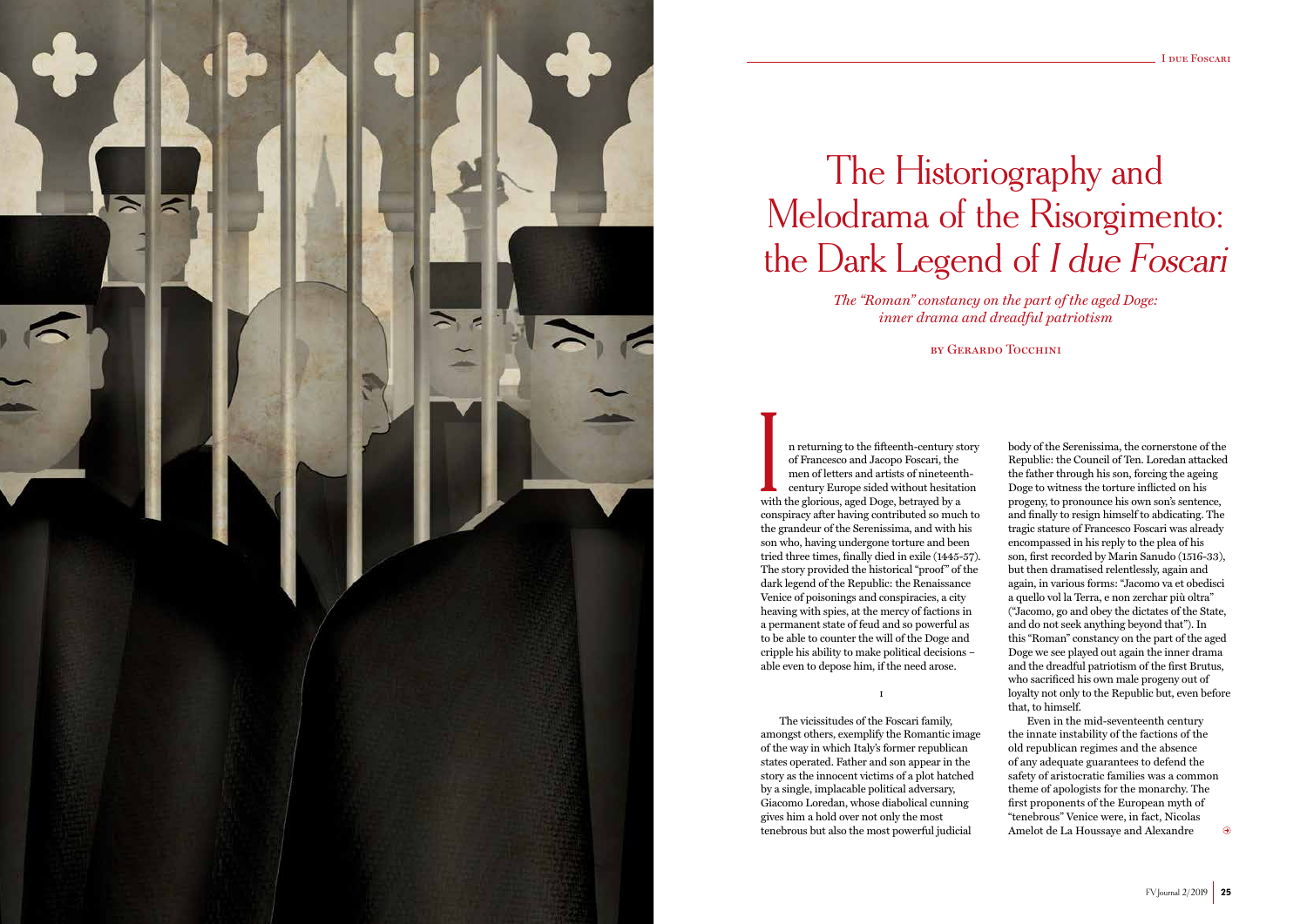de Saint Didier, both subjects of an absolute monarch, and both with a past in the Venetian lagoon as diplomats in the service of Louis XIV. In their two works on Venice and its institutions (1676 and 1680), they sought in fact to resolve the problematic issue of the survival of the republican model in the old European regime of principalities and kingdoms. Their fundamental argument was simple: the Republic was based on – and continued to be based on – the persistence of a regime of legal terror, administered with implacable rigour by the Council of Ten, who from century to century watched over the "preservation of the common liberty", acting as the cornerstone of "the edifice of this great

Aristocracy". For this reason the Ten had immense powers, comparable only to those conferred in the ancient world on the Ephors of Sparta (who used also to condemn "citizens on the basis of suspicion alone"), or on the Decemviri or the dictators of republican Rome.

It was Daru who exhumed the tragedy of the Foscari, transforming it in the process into an exemplary case. He strongly maintained the thesis of a conspiracy, and hence the innocence of Jacopo, whom he saw as the victim of false – or, at the very least, of unfounded, inconsistent – accusations; he even resurrected the story of an alleged deathbed confession by the "real" perpetrator of a murder attributed to the Doge's son – though no trace of such a confession survives. It was Daru, in fact,  $\Theta$ 

For both these Frenchmen the problem was always the same: this type of rule failed to guarantee any immunity to those privileged by birth, so that the republican model was dangerous for everyone, but most of all for the oligarchs themselves, the families of the aristocracy. This myth survived the old regime and the fall of the Serenissima to reappear intact in Count Piere-Antoine Daru's very



successful *Histoire de la République de Venise* (1819), which remained the most important source regarding the history of Venice for poets and artists throughout the nineteenth century. A diplomat, former minister and senior officer in the Napoleonic army, Daru added to the impenetrable darkness which already surrounded the legend of the Council of Ten a further layer of mystery which greatly appealed to the Romantics – first to Byron, and then to Piave; a mystery surrounding the procedures and intentions of the Ten that the Count believed to be essential to maintaining the prestige of the Venetian institutions, and which led people to believe that the Republic was always privy to everything that was going

on, even when it was far from clear how this could actually be the case.

**ii** 

### Feast Days in the Lagoon

For centuries, however, Venice had been anything but dark and gloomy. The historian and man of letters Cesare Cantù, who frequented the same Milanese salons as Verdi, in 1845 expressed his irritation at the picture of the Serenissima that had been spread by "certain foreign historians" which rendered the city "a place of fear, a kind of immense prison in which the terrible sword of the Ten hung over the heads of everyone". On the contrary, Cantù pointed to the tradition among the narrow streets of the city on the lagoon where "life was so joyful and the carnivals famous all over the world", to the extent that "the mask was invented in order to facilitate freedom of action by concealing people's adventures and even their sins". One wonders whether the Venetian Piave and the young Verdi, with his own experiences fresh in his mind from the months spent in the city for *Ernani*, shared the same feelings when they chose to enrich *I due Foscari* with at least one scene evoking

merriment: that set on the waters of San Marco at the beginning of Act III with the people celebrating on their boats, which provides a clear dramatic foil to the tragic events which follow. Masks and boats, indeed, continue to provide inspiration to contemporary directors and stage designers, however much or little they choose to bring the story up to date in visual terms. Very effective their use both in Werner Herzog's last production for the Opera di Roma in 2013 (with the intentional effect of a populace extraneous to the affairs of the powerful, to whom they turn their backs, Fig. 9), and in Alden's production of the same year for Hamburg (Fig. 10), with a clearly defined effect of spatial separation between the high balcony wall and the stage floor with its stylised gondolas – a spectacle which, according to the reviews, "deserved the applause of the audience as a superb fruit of scenic creativity".

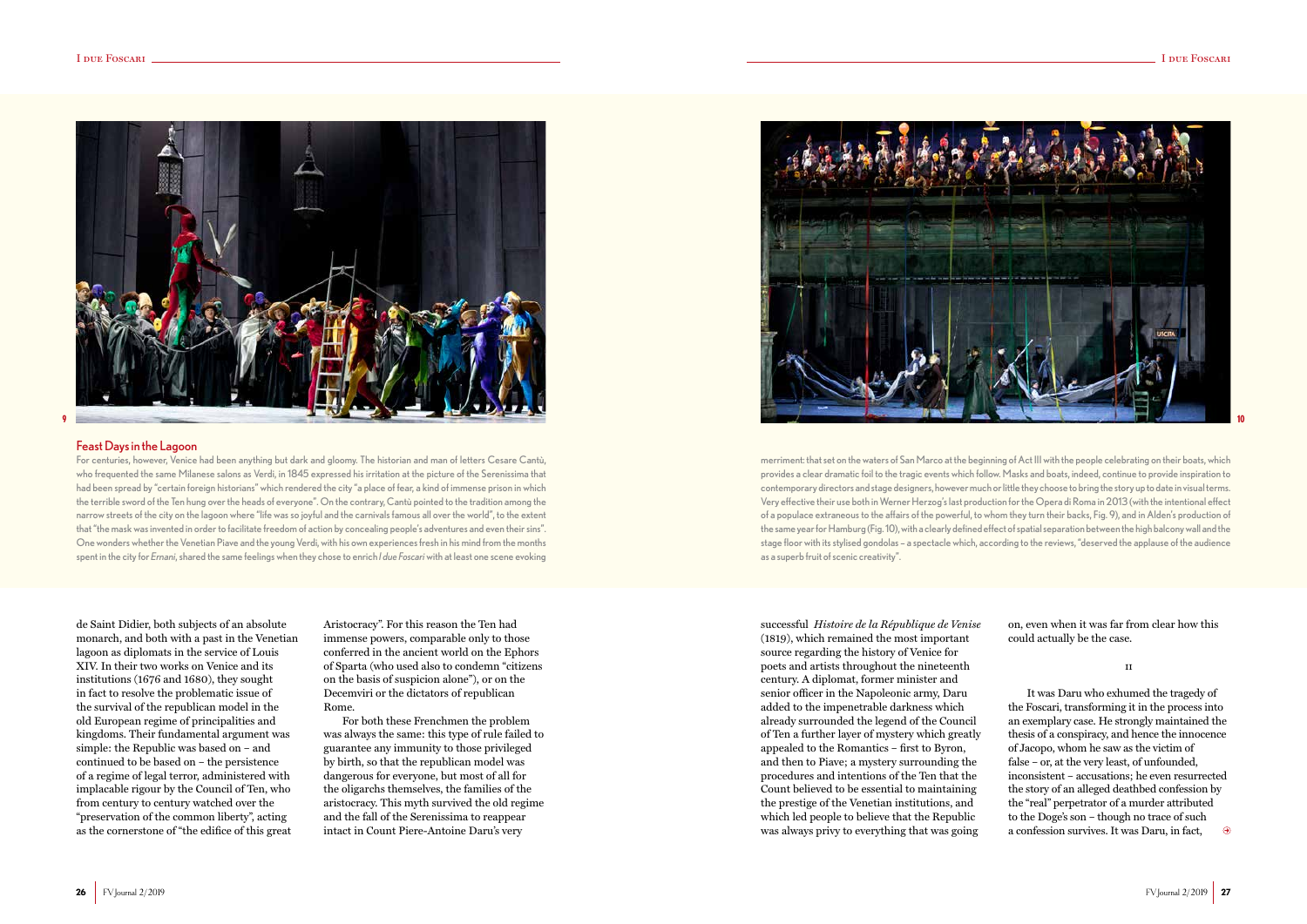### I due Foscari <u>in due Foscari due Foscari due Foscari</u> I due Foscari I due I due I due I due I due I due I due I



who provided the apparently reliable historical background that corroborated, at a human level, the cruellest, most gruesome aspects of the whole story. He provided precisely those aspects destined to fuel the drama: the father who witnesses his son being tortured without batting an eyelid, and who himself pronounces the sentence of exile. Building on Sanudo's account, Daru dramatised the farewell scene in masterly fashion, thereby establishing the narrative model that everyone, including Byron, would subsequently draw on. And it was Daru who introduced the essential detail, the striking annotation in Loredan's business accounts where he enters the phrase "il me l'a payée" – "he has paid me". Lorendan's slow, tortuous plan, brought to fruition by his persistence alone, was the only cause of the misfortune of the Foscari, father and son, and is in stark contrast to the dignity, almost Christlike, of the aged Doge, who "having returned home, urges his family to forget the injustices of his enemies".

With his *Histoire*, Daru thus formulated a damning indictment that condemned not only the oligarchies who in turn, over the centuries, had made up the magistracy of the Council of Ten, but also those institutions which the Napoleonic armies had definitively ousted, to the benefit of all. Except at the hands of the great soul of the defeated Doge, in that Venice in the grip of feuding factions there was mercy for no-one, just as there was no political stability and no guarantee of the correct administration of the law. It was not until the protestant Swiss republican, Léonard Simonde de Sismondi, in his *Histoire des Républiques italiennes* (1807-18), that someone finally put forward the hypothesis – initially scandalous – that in political bodies the stability generally attributed to monarchies was not necessarily an absolute, universal value, at least in terms of the prospects for wealth, civilised behaviour and "liberty". But even Sigismondo, in dealing with the Foscari, endorsed the story of the vile machinations plotted against the Doge.

It was at this point, and on these foundations, that Lord George Gordon Byron appeared on the scene. He worked on his

# In Byron's Two Foscari, a single blooded thread links Sparta, Rome, Venice and the Terror of the Grande Nation A Tightly-knit Drama

verse play, *The Two Foscars*, intermittently throughout his time in Italy, between the years 1816 and 1819. The first edition of his tragedy (1821) included an appendix containing substantial supporting references to the stories of Daru and Sismondi. Byron, too, emphasised several times the "Roman fortitude" of the aged Doge, the "state's servant", and his horrifying, senseless defence of the political system that ruled the "Ocean-Rome" (i.e. the "Rome of the Ocean"). On the stage, the Doge's obstinate determination finds a powerful counterpart in the desperation of Jacopo's wife, Marina, the daughter-in-law of the Doge. In her eyes the senseless cult with which the Doge chooses to sacrifice his own son in the name of "honour, the decrees, | The health, the pride, and welfare of the state" no longer had anything of the nobility of ancient Rome or Sparta. There at least, claims Marina, men died in battle; in Venice, on the other hand, one perished little by little, a victim of internecine conflicts, plots and conspiracies.

Though *The Two Foscari* is a drama, through Marina's lines Byron, the sceptical liberal, conveys his horror for another, more recent dictatorship, that of the Jacobin period of the French Revolution – or, indeed, for any form of state-inspired despotism. In Byron's tragedy, a single blooded thread links Sparta, Rome, Venice and the Terror of the *Grande Nation*: was it not the latter, after all, that claimed a historical and moral continuity with the ancient republics of Greece and Rome, in the name of Virtue and of the Nation in peril? This particular political slant of Byron's play was not taken up – perhaps in many cases, indeed, not even perceived – by those Italian authors who, in the following years, re-worked the legend of the Foscari for the stage and in print. Moreover, in retelling the gloomy story of the dark days of Venice, the poets and dramatists of the Risorgimento disregarded equally the copious Venetian apologetics for all that was positive in the writings of the Enlightenment thinkers and the echoes of the the facts of the Revolution, preferring to go back, via Daru, to the enduring legend of La Houssaye, Saint-Didier and the like – and even to the touristic version of the

story in vogue among eighteenth-century travellers on the Grand Tour.

### iii

With the Serenissima now dead and buried, Italian writers and the patriots of the Risorgimento, whether moderate or democratically inclined, accepted the old legend at face value, lending it credence again and again while at the same time adding to it a new, more urgent significance. In their writings, for instance, the patriots of democratic stamp interpreted the history of Venice from the point of view of the steady annihilation of the "will of the people", the plundering of the Doge's power to the exclusive advantage of the Council of Ten, and thus of the patrician families. The belief in the conspiracy thus remained at the  $\Theta$ centre of the Italian theatre's fascination

It was possibly Massimo Mila who first drew attention to both the particularly intimate scope and the dramatic continuity of *I due Foscari*, characteristics that distinguish the opera from the works of Verdi which immediately preceded and followed it. Most of the events, in fact, revolve around the gloomy events involving the triangle of the Doge Francesco, his son Jacopo, and the daughter-in-law and wife Lucrezia Contarini; in the second act, in particular, the two contrasting scenes comprise a sequence consisting of aria, duet, trio, quartet and grand finale within which the whole family tragedy unfolds and is played out. Moreover, the final scene, in which Francesco Foscari is first forced to relinquish power and then dies, is set in a private, domestic environment in which the widow Lucrezia seeks to comfort the ageing Francesco (a fact which, by the way, in our opinion fails to justify the white nightshirts and four-poster beds too often seen in this scene in recent productions). The effect of this extreme concentration on the three protagonists, which in the first two acts generates the sense of a slow, solemn unfolding of the action, was remarked upon by one of the very first reviewers. After the opera's first performance in Milan in 1845, Alberto Mazzucato, himself an opera composer, objected explicitly to Piave's choice – probably owing to the limits of the original available cast – "to neglect the part of Loredano, who, as the source of so many misfortunes … should have had a leading role", and criticised the fact that his "libretto, after remaining static for two whole acts, [in the third] takes such a fateful course that it is difficult to keep up with it". Mazzucato had no doubts, however, as to the dramatic force of Verdi's music in igniting the situations involving two and three characters in the second act: "Everything here is truly noble, great, almost sacred, and the sung roles are distributed and treated … in masterly fashion". With suitable voices, in fact, Verdi's music can hardly fail to create its effect, whatever the scenic solutions chosen for performances today, whether timeless and traditional, with the three main characters brightly

spotlighted (London 2014, Fig. 11), or set in a 1930s fascist atmosphere (Santiago de Chile 2015, Fig. 12), or in the cold, modern setting of an interview room of a prison in the late twentieth century (Theater Bonn 2018, Fig. 13).

**11**

**12**

**13**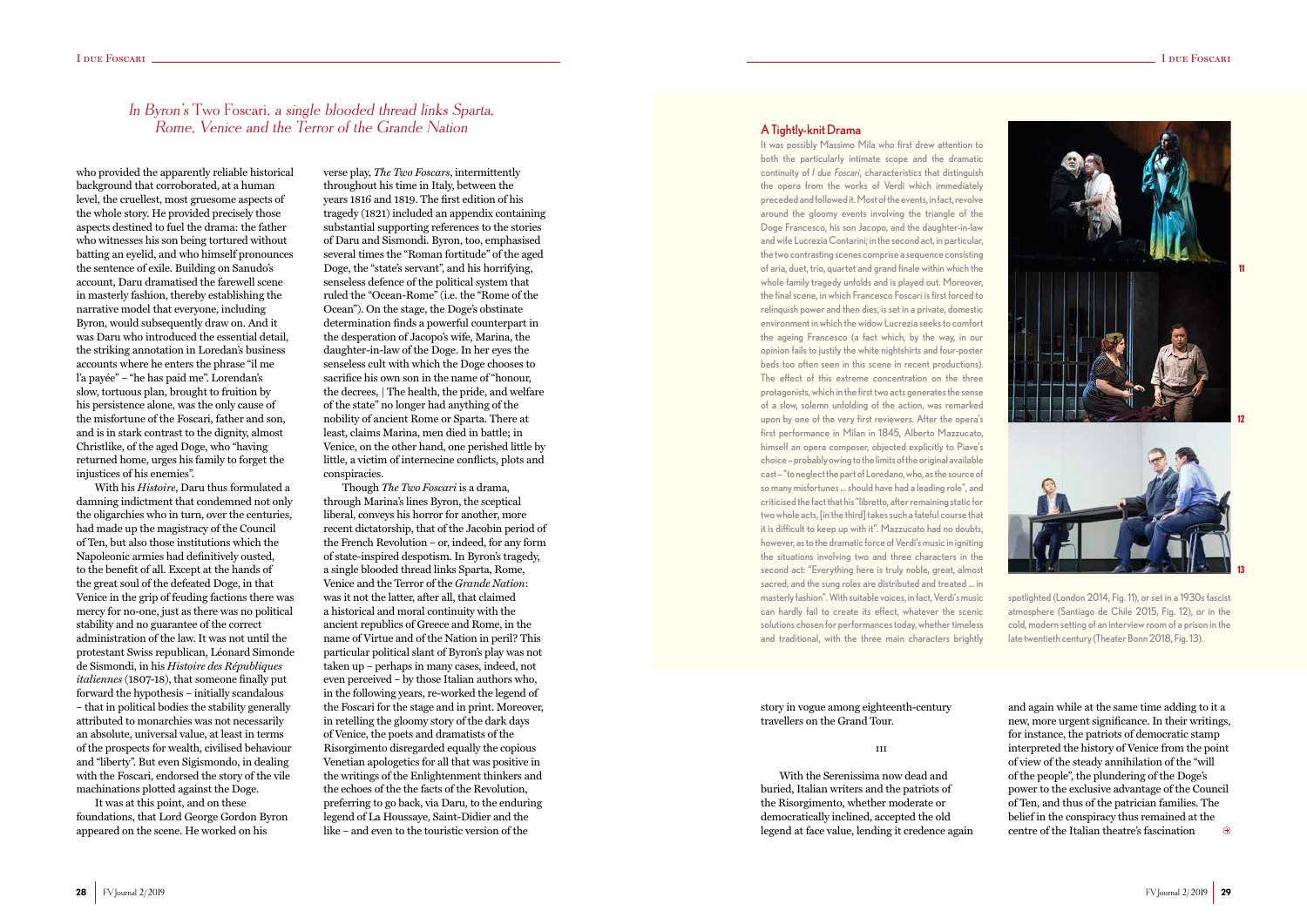with the legend of the Foscari even after Byron. Carlo Marenco's tragedy *La famiglia Foscari* (1834) highlighted, in particular, the theme of on-going institutional conflict: assuming that, because of the corruption of the Serenissima's system of governance, sovereignty no longer lay with the Doge, who, then, was actually in charge in Venice? Certainly not the people; and nor was it the "Maggior Consiglio" (Great Council) which, like the people, no longer dared to pronounce on anything, preferring rather to remain on the sidelines of political life for fear of incurring the wrath of the Ten. The political argument was clear: for centuries the Ten had usurped the "general will [of the people]", a concept already revived by Byron;

this "general will" was understood now – in the context of the Italian Risorgimento – as a kind of plebiscite, the will of the People and of the Nation, from which – in principal, at least – the power of the Doge was supposed to derive.

The so-called historical Romanticism of Byron, and subsequently that of Risorgimento writers such as Marenco, demonstrate how the age of Revolutions had passed beyond the old, dark legend of La Houssaye and Saint-Didier and others, presenting to the governments of the Restoration old scores to settle and new questions with which to grapple, in terms wholly unthinkable before the collapse of the old regime. For the patriotic canon of the theatre, however, the dark legend continued

to inspire writers' interpretations of the government and history of the Serenissima, projecting itself by a simple extension to all the despotic governments of the time. This is true no less of Piave's libretto of *I Due Foscari* for Verdi: this is the drama which, in its final version, is linked most directly to Byron, primarily through the anti-Venetian tirades of Jacopo's wife, Byron's Marina who, in Piave, becomes Lucrezia Contarini. With her energetic, at times vehement, disposition, Marina/Lucrezia is so unlike the canonical female character of Italian opera that she provoked a fair deal of perplexity, and even a certain amount of irony. Nevertheless, this served to place Verdi's opera firmly in the

tradition of the dark legend, and thus in a patriotic canon which, however incredibly, continued to stage a story so unedifying for the dignity of the country.

### iv

It was a strange contradiction. If, until that time, the anti-Venetian myth had been opposed primarily by the Austrian censors, reconsidering the awful legend of the Foscari after 1848 did not reflect at all well on the history of Italy. It was too late to undo the effects of such masochism, and this was the fault of many: of foreign historians like Daru and the others, but also – admitted the

 $\Theta$ 



### The "Unjust Reward" of Power

The terrible conflict between the public duties of government and private affections has been the driving force of tragedy in the lives of rulers since the dawn of western civilisation; in opera it has often been at the dramatic heart of works since the time of Zeno and Metastasio. The extra element in *I due Foscari* is the degree of power exerted by the Council of Ten over the Doge himself. The censors, concerned about the threat of rebellion, demanded that Francesco Foscari's angry outburst "my every word and gesture, | even my thoughts are spied upon!.. | As a slave I am here crowned!!.." be toned down. But this was not the case everywhere: these lines were softened for Rome in the version printed in the first Ricordi score, which circulatd widely (see Giger, p. xx;) but at La Scala the following year it seems, from the libretto sold there, that Piave's original lines were sung.

Power, the obligations of state and the personal sacrifice these involve, the cruelty of authority that can turn into sudden fragility: these are the elements at the heart of the opera. It is thus logical that Lucrezia, wife and mother, plays a major role in the work, determined from the outset to work vehemently – though ultimately without success – against the relentless mechanisms of state. Equally essential, if the drama is to work, is that the inexorable power of 9the Ten over the older Foscari is never for a moment in doubt. It is thus no surprise that in Bonn in 2018 Philipp Kochheim's transposition of the action to a kind of political *film noir* dominated by visible signs of intense surveillance (spy cameras, hidden microphones, tape recorders, etc.) works well. In this atmosphere reminiscent of a modern German version of *The Lives of Others* (*Das Leben der Anderen*) the strong stage presence and vocal qualities of Anna Princeva as Lucrezia and Lucio Gallo as Foscari made a major contribution to the overall effect, especially in their first duet (Fig. 14) and the final catastrophe (Fig. 15). Here too the satisfaction of Loredano (Leonard Barnad, dressed in a buttoned blue jacket, regimental tie and glasses, to be seen on the right in Fig. 15) is rendered palpable, his disturbing presence on the stage amounting here to far more than his vocal role as a supporting character would merit.